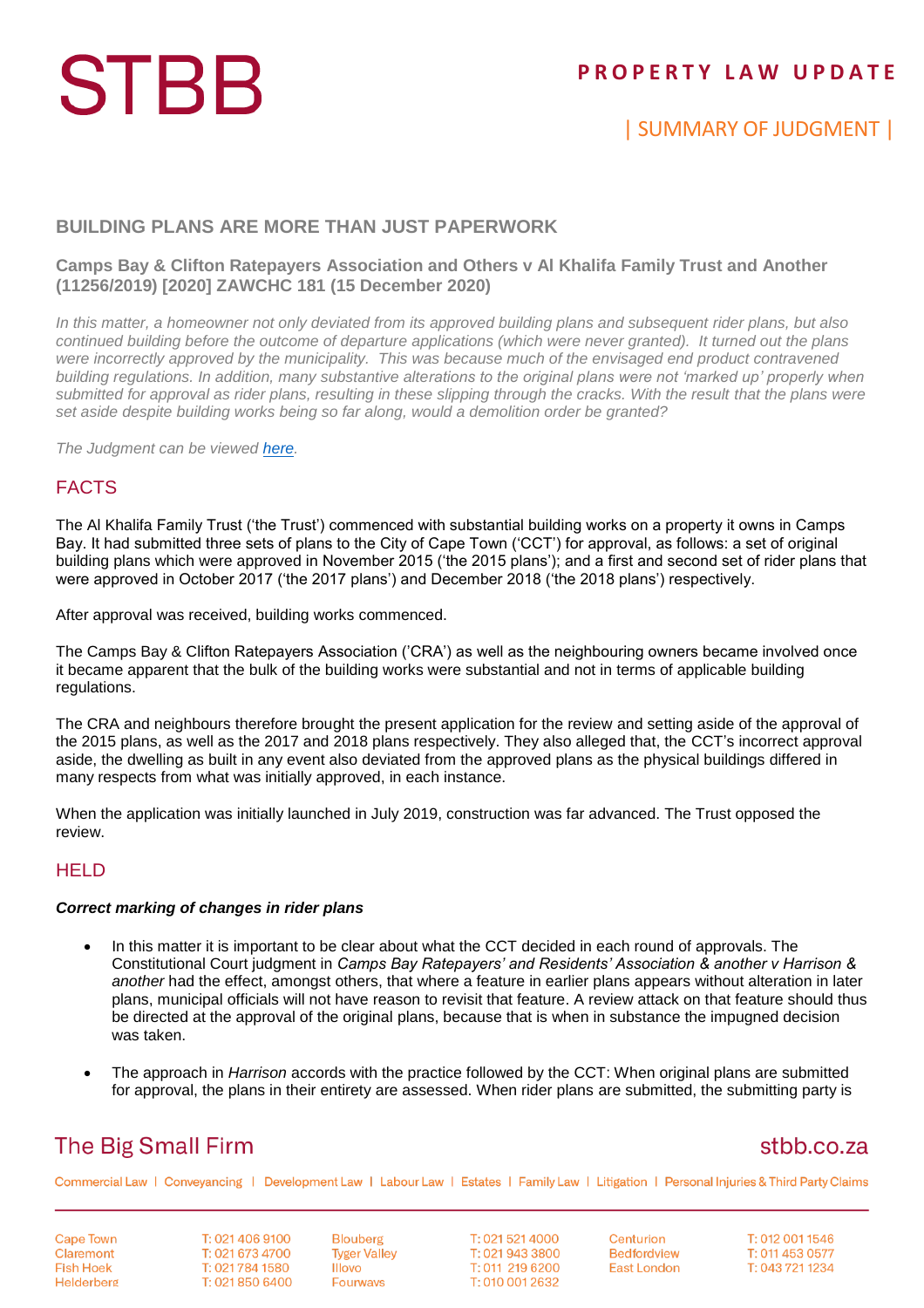### **P R O P E R T Y L A W U P D A T E**

# **STBB**

## | SUMMARY OF JUDGMENT |

required to mark up the alterations and their type in specified colours, and it is only the marked-up features that the officials assess. It may be that the approval of rider plans is an approval of those plans in their entirety, but the approval of unchanged features does not entail any fresh application of the mind, so that in substance the relevant approval is the earlier one.

- One of the CCT's complaints in this matter was indeed that not all alterations were marked up when the 2017 and 2018 plans were submitted, and that alterations which the CCT would not have approved (or at least would have considered) if they had been marked up properly, slipped through by default. In such a case, one might say that the unmarked alterations were not the subject of any decision at all. Alternatively, if the approval of rider plans is in law an approval of the plans in their entirety, one would be dealing with an approval in part to which, due to the fault of the submitting party, the municipality was precluded from applying its mind.
- This therefore constituted one ground in terms of which the Court found that the plan approvals were to be reviewed and set aside.

(*Then followed the Court's detailed investigation into the claims made by CRA in respect of reviewable aspects of each set of plans. These are not repeated here as it is technical in nature and specific to the particular plans, and only the outcome is indicated*.)

- In respect of the 2015, 2017 and 2018 plans, many irregularities were pointed out. These included that in many instances:
	- $\circ$  The plans and subsequent approval thereof were contrary to the requirements of the Building Act as well as the CCT's own legislated development rules and development restrictions contained in the property's title deed. Specifically (and as conceded by the CCT itself), the Building Control Officer ('the BCO'), in his recommendation that the plans be approved, applied the wrong test. He stated in his recommendation that he was 'unable to find satisfying factors indicating that the proposed building would have any of the disqualifying features specified in s  $7(1)(b)(ii)$  of the Building Act. The correct test, which has been approved by our courts, is that the BCO must be positively satisfied that the disqualifying factors in section 7 of the Building Act do not exist. (In other words, the BCO must approve plans, unless it is satisfied that the proposed building will probably, or in fact, trigger one of the disqualifying factors referred to in  $s$   $7(1)(b)(ii)$ . If in doubt, the building authority must consequently approve the plans. The disqualifying factors are whether: the area in which the proposed building is to be erected will probably or in fact be disfigured thereby; it will probably or in fact be unsightly or objectionable; it will probably or in fact derogate from the value of adjoining or neighbouring properties; or it will probably or in fact be dangerous to life or property.) In the present case, the BCO's recommendation did not serve this intended function.
	- o Further plan suggestions required the Trust to apply for and obtain a departure before the plans could be approved. Although two departure applications were made subsequent to the approval of the 2015 plans, neither had been granted. It followed that the 2015 plans were unlawfully approved.
- Similar problems remained in the 2017 and 2018 plans, with the conclusion therefore that the approvals had to be set aside.
- In addition, regarding the building as actually constructed, it appeared that it was very different from the plans approved, whether it be the 2015, 2017 or 2018 plans. Section 4 of the Building Act prohibits the construction of buildings without approved plans. In terms of regulation A25(5) it is a criminal offence to deviate to a material degree from approved plans unless the deviation has been approved.

## **The Big Small Firm**

### stbb.co.za

Commercial Law | Conveyancing | Development Law | Labour Law | Estates | Family Law | Litigation | Personal Injuries & Third Party Claims

**Cape Town** Claremont **Fish Hoek** Helderberg

T: 021 406 9100 T: 021 673 4700 T: 021 784 1580 T: 021 850 6400

**Blouberg Tyger Valley Illovo** Fourways

T: 021 521 4000 T: 021 943 3800 T: 011 219 6200 T: 010 001 2632

Centurion **Bedfordview East London** 

T: 012 001 1546 T: 011 453 0577 T: 043 721 1234